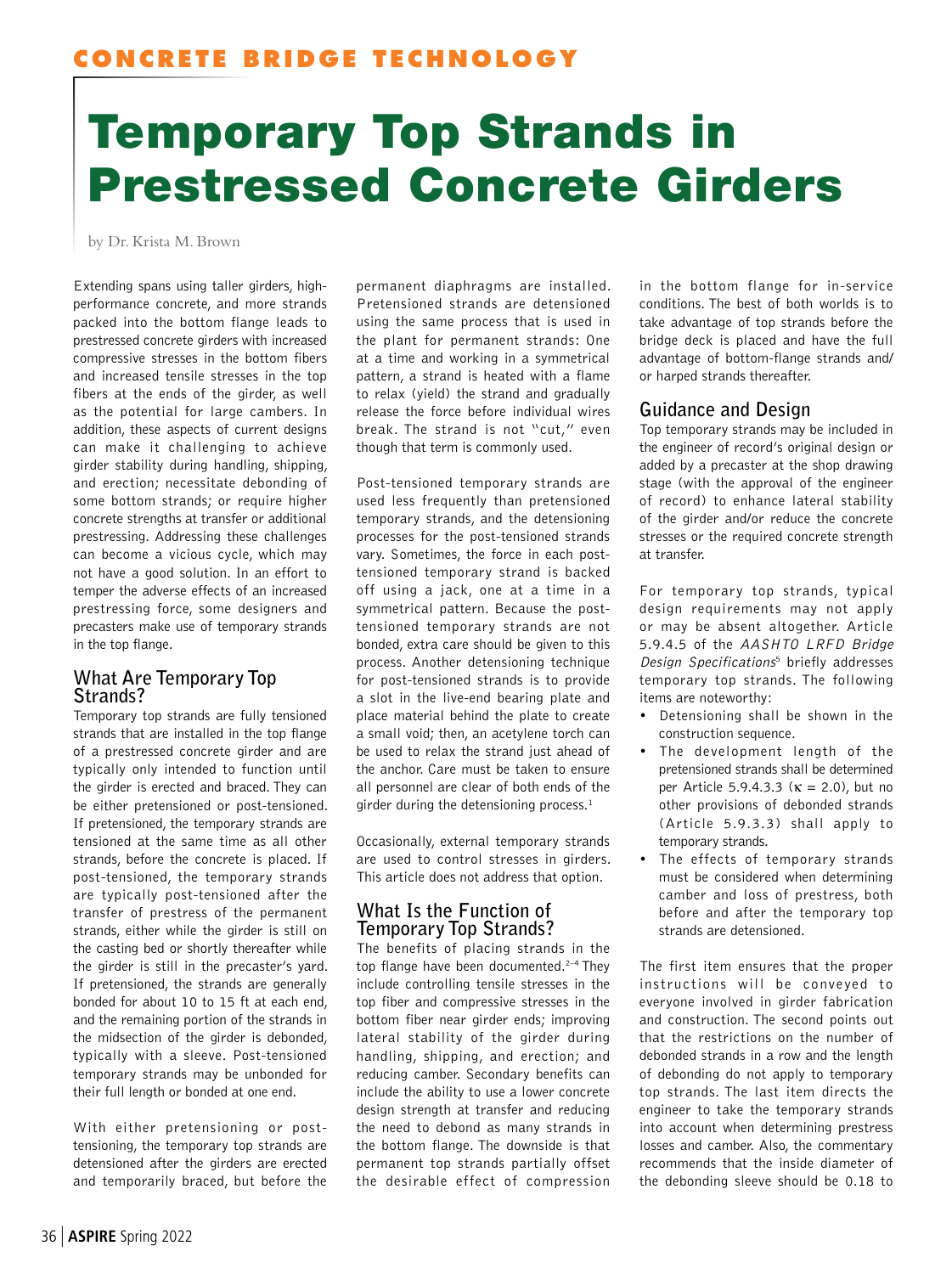

Figure 1. Excerpt from Washington State Department of Transportation standard details for pretensioned and post-tensioned temporary top strands. All Figures: Washington State Department of Transportation.

0.25 in. larger than the strand diameter; timing of detensioning (after bracing but before permanent diaphragms); and treatment of access pockets to prevent water accumulation and subsequent freezing.

While some state departments of transportation may mention in their bridge design manuals or specifications that temporary top strands are either allowed or not permitted, Washington State Department of Transportation (WSDOT) gives specific directions, details, and example calculations for temporary top strands.6,7 **Figure 1** shows WSDOT standard details for pretensioned and post-tensioned temporary top strands, and **Fig. 2** illustrates the change in camber that occurs when the temporary strands are detensioned after erection. The WSDOT Bridge Design Manual (LRFD)<sup>6</sup> includes a prestressed concrete girder design example that shows calculations for prestress loss, camber, and camber growth associated with temporary top strands. The WSDOT bridge design software PGSuper™ also has the ability to make these calculations. For construction, WSDOT requires that the detensioning process be included in the construction sequence. WSDOT also specifies that temporary top strands be tensioned to 0.75 $f_{\alpha\beta}$  where  $f_{\alpha\beta}$  is the specified ultimate tensile strength of the prestressing strand. For other agencies and owners, the temporary strands are tensioned to the stress that is required for the specific design application, up to the 0.75 $f_{\rho u}$  maximum.

The reduction in camber due to temporary top strands is not fully regained after detensioning those strands because additional prestress losses have occurred and the concrete has gained strength. Furthermore, if the initial camber is smaller, so is the camber growth. However, if the temporary top strands were not considered in the original design and the camber is less than originally predicted, the reduced camber could lead to changes in material quantities or vertical profile for a bridge. An increase in the haunch depth (the concrete between the top of the girder and the bottom of the deck), especially for girders with wide top flanges, would increase the dead load, which would affect the demand at service and strength limit states. If a prestresser recognizes the need for temporary top strands early in the project, the contractor can be notified of the expected change in camber so adjustments can be made to bearing seat elevations to accommodate the reduced camber.

### **Why Is There Reluctance to Use Temporary Top Strands?**

Temporary top strands in prestressed concrete girders have been used for at least 10 years. As mentioned earlier, they reduce concrete stresses at the ends of girders and also camber. Their use can allow the precaster or designer to move lifting points inward to improve girder stability during handling, shipping, and erection, and they may help reduce design concrete strength at transfer.<sup>1</sup> With all of these benefits, why aren't temporary top strands used more often? Reluctance by some contractors, precasters, engineers, and owners may be explained by a lack of experience, misconceptions about detensioning the strands, limits on prestressing bed capacity, the need for additional planning, or the possible shift of design responsibility when temporary top strands are not included in the original design.

A common misconception is that detensioning in the field is unsafe. Tensioning or detensioning of strands

should never be taken lightly, but with proper training and procedures, the process for detensioning pretensioned strands is no different on a jobsite than in a precaster's yard. As mentioned earlier, the strand is not "cut"; rather, an access pocket is provided for each temporary strand and each strand is detensioned gradually by heating with a flame (torch). Remember, each strand is in a sleeve that is encased by concrete; it is unlikely that a detensioned strand could harm a worker.

Another misconception is that upon detensioning, the strand will "buck" the worker off the girder. However, there have been no such reported cases, the mass of a girder makes this highly unlikely, and the typical safety measures would protect a worker from such a scenario.

In a few cases, cracking of the top flange has occurred during the post-tensioning process or during the detensioning process for pretensioned strands. Documented cases are not available, but such damage is likely the result of poor detensioning practices or insufficient pretensioning or post-tensioning anchorage reinforcement (see the AASHTO LRFD specifications, Articles 5.9.4.4 and 5.9.5.6, respectively). Cracking in the top flange can also be caused by ice forming in the access pocket or along the unbonded length of strand. Precautions to protect the pocket from accumulating water and freezing, and patching the void immediately after detensioning should suffice. For this reason, WSDOT prefers to place the pocket toward the end of the girder on the downhill side and to leave the foam in the access pocket to prevent water entry until detensioning. Some agencies prefer to place the pocket at the center of the beam.

Some say that the change in camber upon detensioning temporary top strands cannot be adequately predicted. This